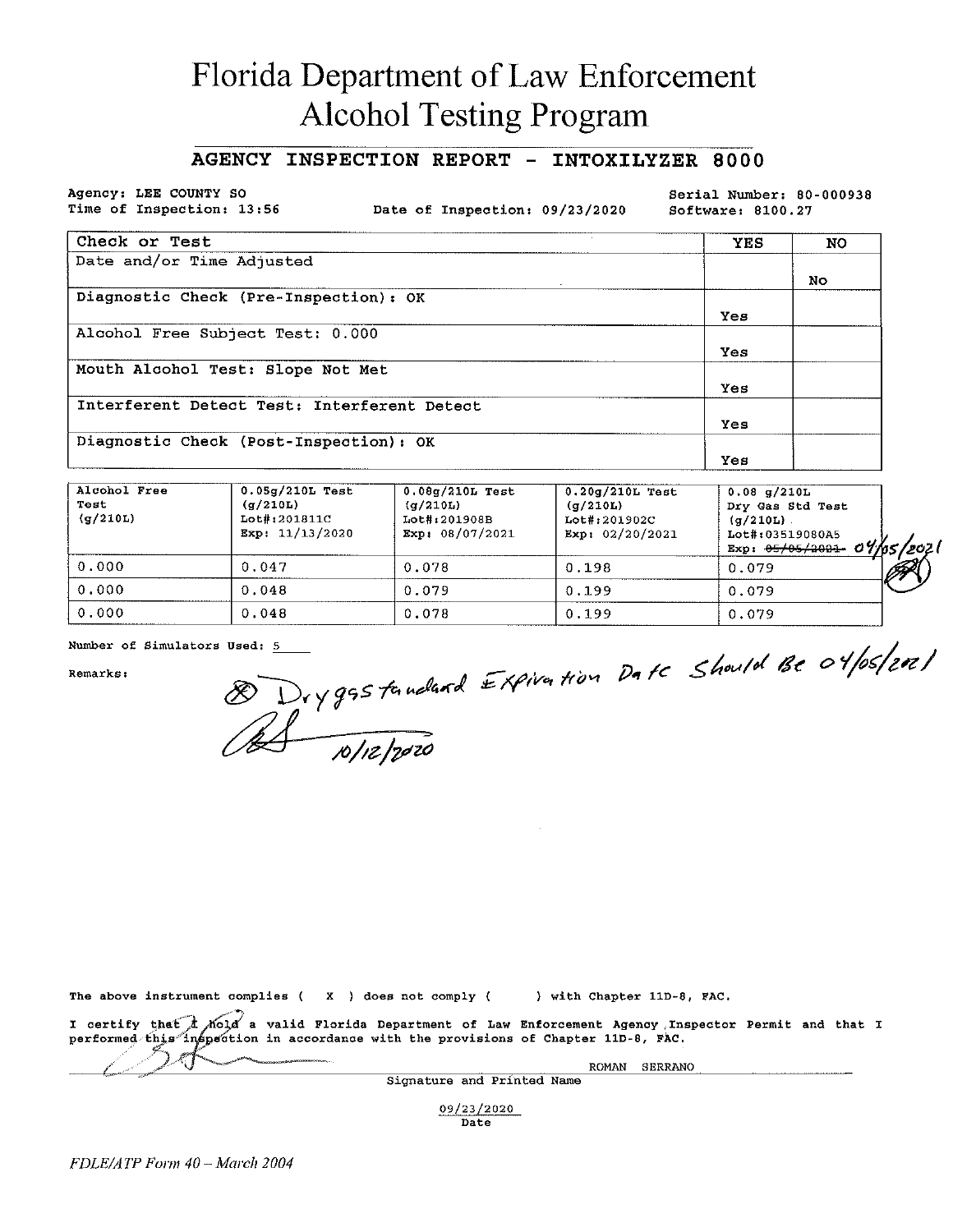

### AGENCY INSPECTION AND OTHER ELECTRONIC DATA REVIEW

Agency: Lee CSO **Instrument Serial Number: 80-000938** 

| <b>AGENCY INSPECTION DATA REVIEW</b>                                                                                                                                                                                                                                                                                                                                                          |                                                                                                                                                                                                                                                                                                                                                                                                                                                                                                                                                                                                                                                                                                                                                                                                                                |                                                                                                                   |        |                            |                           |       |                          |   |        |                                                                                                                    |
|-----------------------------------------------------------------------------------------------------------------------------------------------------------------------------------------------------------------------------------------------------------------------------------------------------------------------------------------------------------------------------------------------|--------------------------------------------------------------------------------------------------------------------------------------------------------------------------------------------------------------------------------------------------------------------------------------------------------------------------------------------------------------------------------------------------------------------------------------------------------------------------------------------------------------------------------------------------------------------------------------------------------------------------------------------------------------------------------------------------------------------------------------------------------------------------------------------------------------------------------|-------------------------------------------------------------------------------------------------------------------|--------|----------------------------|---------------------------|-------|--------------------------|---|--------|--------------------------------------------------------------------------------------------------------------------|
|                                                                                                                                                                                                                                                                                                                                                                                               | Agency Inspector: Roman Serrano<br>Date of Inspection: 09/23/2020<br>Time of Inspection: 13:56:16                                                                                                                                                                                                                                                                                                                                                                                                                                                                                                                                                                                                                                                                                                                              |                                                                                                                   |        |                            |                           |       |                          |   |        |                                                                                                                    |
|                                                                                                                                                                                                                                                                                                                                                                                               |                                                                                                                                                                                                                                                                                                                                                                                                                                                                                                                                                                                                                                                                                                                                                                                                                                | <b>Agency Inspection Discrepancy:</b>                                                                             | $\Box$ | Incomplete                 | $\Box$                    |       | Untimely/Not Received    | ⊠ |        | Erroneous Information                                                                                              |
|                                                                                                                                                                                                                                                                                                                                                                                               |                                                                                                                                                                                                                                                                                                                                                                                                                                                                                                                                                                                                                                                                                                                                                                                                                                |                                                                                                                   | П      | Procedural                 | П                         | Other |                          |   |        |                                                                                                                    |
| $\Box$                                                                                                                                                                                                                                                                                                                                                                                        |                                                                                                                                                                                                                                                                                                                                                                                                                                                                                                                                                                                                                                                                                                                                                                                                                                | Agency Inspection Not Conducted or Records regarding Agency Inspection have not been uploaded.                    |        |                            |                           |       |                          |   |        |                                                                                                                    |
| $\Box$                                                                                                                                                                                                                                                                                                                                                                                        |                                                                                                                                                                                                                                                                                                                                                                                                                                                                                                                                                                                                                                                                                                                                                                                                                                |                                                                                                                   |        |                            |                           |       |                          |   |        | Lot Number ⊠Expiration Date for 0.08 g/ 210L alcohol Reference Solution ⊠Dry Gas Standard is ⊠Incorrect alExpired. |
| $\Box$                                                                                                                                                                                                                                                                                                                                                                                        | FDLE/ATP Form 39 states in part, "If a test must be repeated, the REASON must be entered when prompted and recorded in the<br>Remarks section of FDLE/ATP Form 40 Agency Inspection Report – Intoxilyzer 8000. The □REASON for repeating the following<br>test(s); OR the $\Box$ Possible Cause and Corrective Action Taken on the following test(s) was not recorded:                                                                                                                                                                                                                                                                                                                                                                                                                                                         |                                                                                                                   |        |                            |                           |       |                          |   |        |                                                                                                                    |
|                                                                                                                                                                                                                                                                                                                                                                                               | п                                                                                                                                                                                                                                                                                                                                                                                                                                                                                                                                                                                                                                                                                                                                                                                                                              | <b>Alcohol Free Subject Test</b>                                                                                  |        | $\Box$                     | Mouth Alcohol Test $\Box$ |       | <b>Alcohol Free Test</b> |   | $\Box$ | Interferent Detect Test                                                                                            |
|                                                                                                                                                                                                                                                                                                                                                                                               | $\Box$                                                                                                                                                                                                                                                                                                                                                                                                                                                                                                                                                                                                                                                                                                                                                                                                                         | 0.05 g/210L Test                                                                                                  |        | 0.08 g/210L Test<br>$\Box$ |                           |       | $\Box$ 0.20 g/210L Test  |   | $\Box$ | 0.08 g/210L Dry Gas Standard Test                                                                                  |
| $\Box$                                                                                                                                                                                                                                                                                                                                                                                        | FDLE/ATP Form 39 states in part, "If the instrument does not comply with the requirements of Chapter 11D-8, FAC, remove the<br>instrument from service and notify the Department Inspector."<br>The Department Inspector was not notified. However, the issue was satisfactorily corrected and the repeated Agency<br>П<br>Inspection complies with the requirements of Chapter 11D-8, FAC.<br>The Department Inspector was not notified. However, the repeated Agency Inspection does not comply with the<br>П<br>requirements of Chapter 11D-8, FAC and the instrument was correctly removed from evidentiary use.<br>The Department Inspector was not notified. The repeated Agency Inspection does not comply with the requirements of<br>П<br>Chapter 11D-8, FAC and the instrument was not removed from evidentiary use. |                                                                                                                   |        |                            |                           |       |                          |   |        |                                                                                                                    |
| □                                                                                                                                                                                                                                                                                                                                                                                             |                                                                                                                                                                                                                                                                                                                                                                                                                                                                                                                                                                                                                                                                                                                                                                                                                                | The Agency Inspection is noted as "Complies" when it does not comply with the requirements of Chapter 11D-8, FAC. |        |                            |                           |       |                          |   |        |                                                                                                                    |
| $\Box$                                                                                                                                                                                                                                                                                                                                                                                        | Other:                                                                                                                                                                                                                                                                                                                                                                                                                                                                                                                                                                                                                                                                                                                                                                                                                         |                                                                                                                   |        |                            |                           |       |                          |   |        |                                                                                                                    |
|                                                                                                                                                                                                                                                                                                                                                                                               |                                                                                                                                                                                                                                                                                                                                                                                                                                                                                                                                                                                                                                                                                                                                                                                                                                |                                                                                                                   |        |                            |                           |       |                          |   |        |                                                                                                                    |
| <b>OTHER ELECTRONIC DATA REVIEW</b><br>Comments:<br><b>Login Records</b><br>$\Box$<br>The Dry Gas Standard expiration date (month) is incorrect.<br>Date:<br>$\mathsf{A}$ . It is a set of the set of the set of the set of the set of the set of the set of the set of the set of the set of the set of the set of the set of the set of the set of the set of the set of the set of the set |                                                                                                                                                                                                                                                                                                                                                                                                                                                                                                                                                                                                                                                                                                                                                                                                                                |                                                                                                                   |        |                            |                           |       |                          |   |        |                                                                                                                    |

| Date:                                    | The Dry Gas Standard expiration date (month) is incorrect. |
|------------------------------------------|------------------------------------------------------------|
| <b>Cylinder Change Records</b><br>Date:  |                                                            |
| <b>Control Test Records</b><br>Date:     |                                                            |
| <b>Diagnostic Check Records</b><br>Date: |                                                            |

#### **CORRECTIVE ACTION**

- **Record hand-written amendments on the FDLE/ATP Form 40, Agency Inspection Report, initial and date the amendments, mark**   $\boxtimes$ **the report "AMENDED", and forward a copy to the Department Inspector by 11/09/2020 (Date).**
- Provide a written explanation regarding the referenced item(s) to the Department Inspector by \_\_\_\_\_ (Date).  $\Box$
- **Upload the Agency Inspection(s).**
- **Remove the instrument from evidentiary use until otherwise directed by the Department.**
- **No action required**  $\Box$
- **Other:**

 $\chi_{\nu\tau}$ 

Signature of Alcohol Testing Program Staff Member **Date 19th Contact Contact Contact Contact Contact Contact Contact Contact Contact Contact Contact Contact Contact Contact Contact Contact Contact Contact Contact Contact C** 

FDLE/ATP Form 42 October 2017 **PRINTED COPIES UNCONTROLLED** Page 1 of 1<br>
Issuing Authority: Alcohol Testing Program For Internal ATP Use Only Issuing Authority: Alcohol Testing Program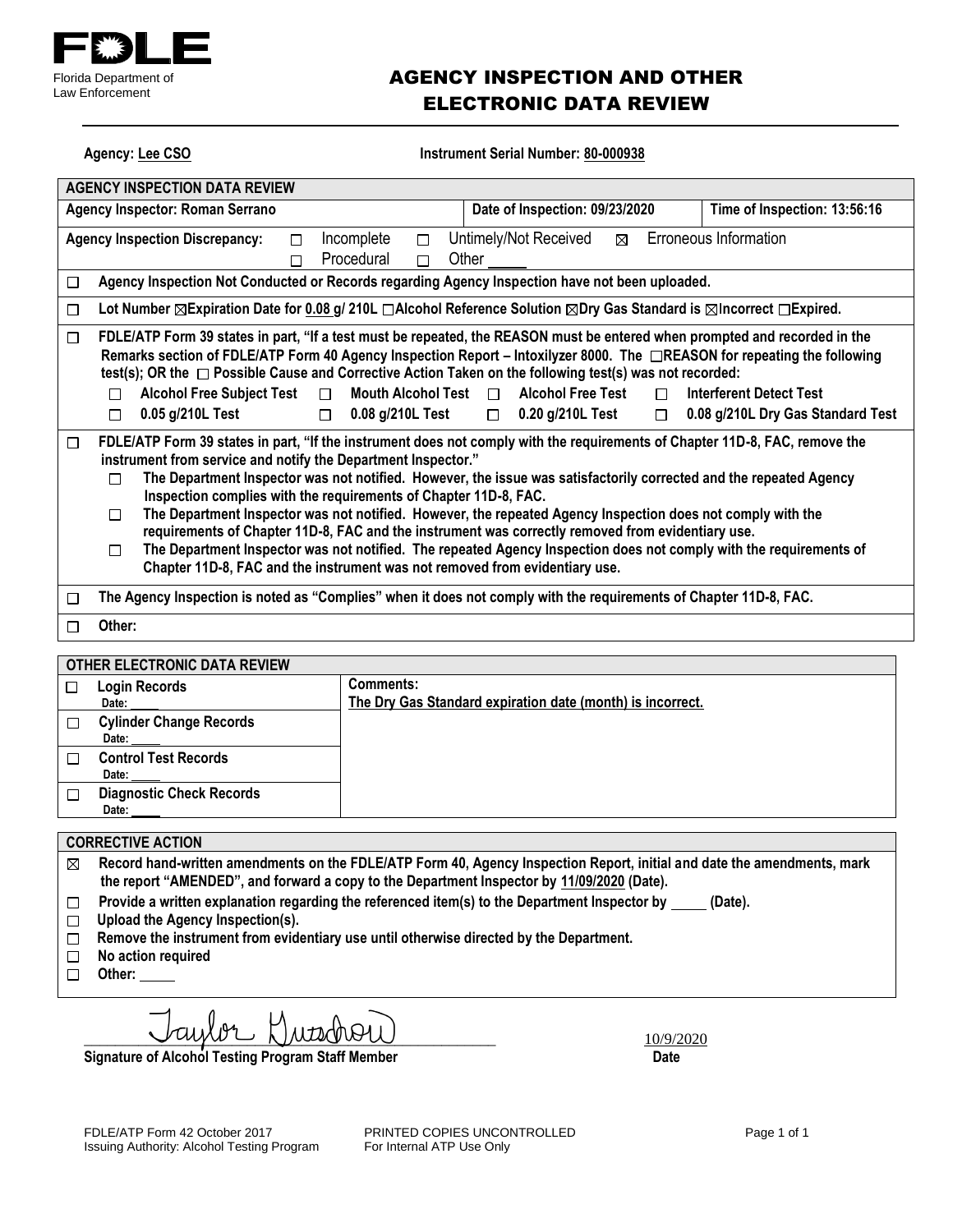# Florida Department of Law Enforcement **Alcohol Testing Program**

#### AGENCY INSPECTION REPORT - INTOXILYZER 8000

Agency: LEE COUNTY SO Time of Inspection: 12:53

Date of Inspection: 08/12/2020

Serial Number: 80-000938 Software: 8100.27

| Check or Test                               | <b>YES</b> | NO. |
|---------------------------------------------|------------|-----|
| Date and/or Time Adjusted                   |            |     |
|                                             |            | No. |
| Diagnostic Check (Pre-Inspection): OK       |            |     |
|                                             | Yes        |     |
| Alcohol Free Subject Test: 0.000            |            |     |
|                                             | Yes        |     |
| Mouth Alcohol Test: Slope Not Met           |            |     |
|                                             | Yes        |     |
| Interferent Detect Test: Interferent Detect |            |     |
|                                             | Yes        |     |
| Diagnostic Check (Post-Inspection): OK      |            |     |
|                                             | Yes        |     |

| Alcohol Free<br>Test<br>(q/210L) | $0.05q/210L$ Test<br>$(\sigma/210L)$<br>Lot#:201811C<br>Exp: $11/13/2020$ | $0.08q/210L$ Test<br>(q/210L)<br>$Lot$ #:201908B<br>Exp: 08/07/2020 | $0.20q/210L$ Test<br>$(\sigma/210L)$<br>Lot#:201902C<br>Exp: 02/20/2020 | $0.08$ g/210L<br>Dry Gas Std Test<br>(q/210L)<br>Lot#:03519080A5<br>Exp: 04/05/2021 |
|----------------------------------|---------------------------------------------------------------------------|---------------------------------------------------------------------|-------------------------------------------------------------------------|-------------------------------------------------------------------------------------|
| 0.000                            | 0.048                                                                     | 0.078                                                               | 0.198                                                                   | 0.079                                                                               |
| 0.000                            | 0.049                                                                     | 0.079                                                               | 0.201                                                                   | 0.079                                                                               |
| 0.000                            | 0.049                                                                     | 0.079                                                               | 0.200                                                                   | 0.079                                                                               |

Number of Simulators Used:  $5$ 

06/07/2021 Exp. 2/20/2021

ROMAN SERRANO

Remarks:

The above instrument complies ( $X$ ) does not comply ( $Y$ ) with Chapter 11D-8, FAC.

I certify that I hold a valid Florida Department of Law Enforcement Agency Inspector Permit and that I performed this inspection in accordance with the provisions of Chapter 11D-8, FAC.

Signature and Printed Name